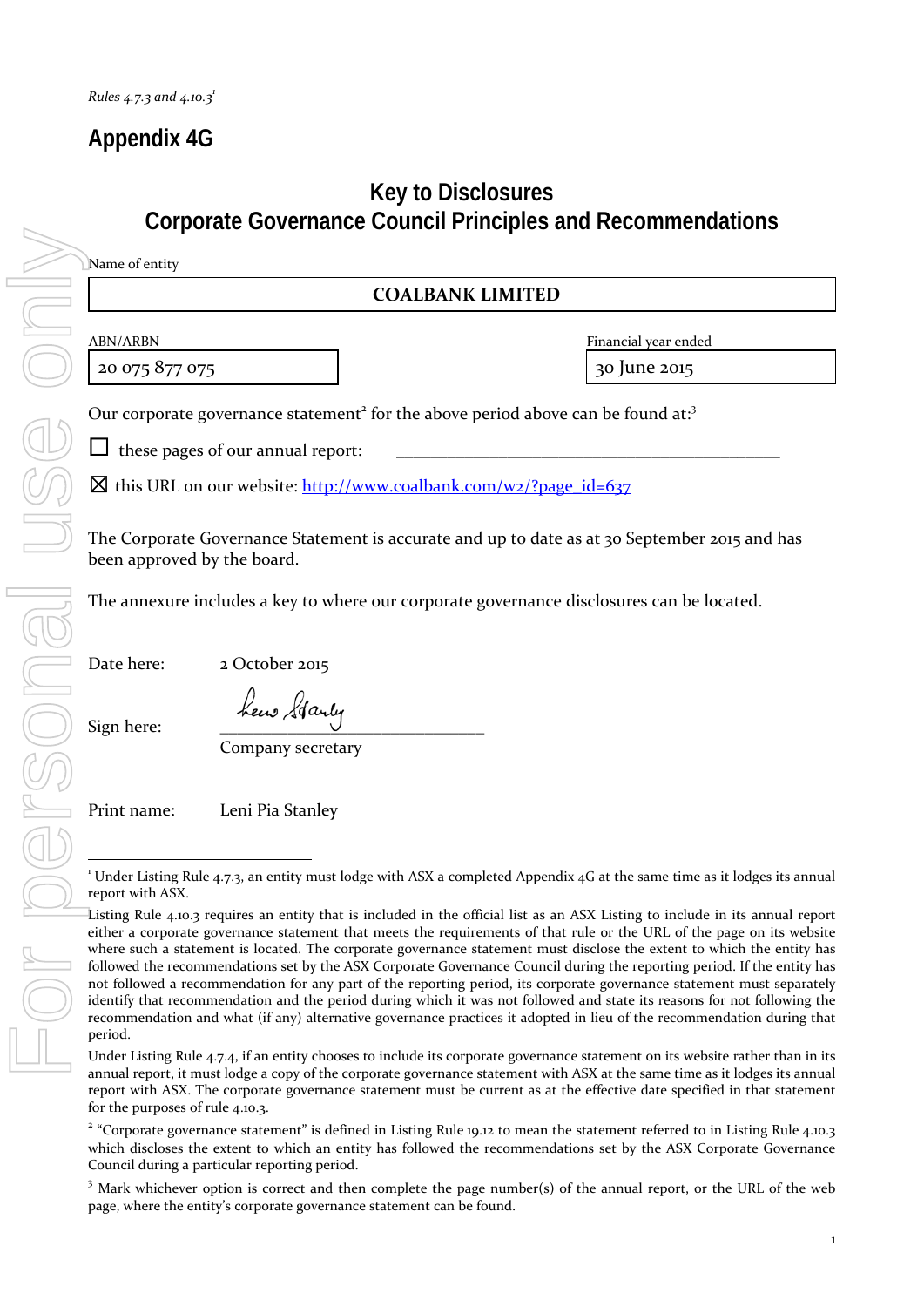#### **ANNEXURE – KEY TO CORPORATE GOVERNANCE DISCLOSURES**

| <b>Corporate Governance Council recommendation</b> |                                                                                                                                                                                                                                                                                                                                                      | We have followed the recommendation in full for the<br>whole of the period above. We have disclosed                                                                                                                                                                                                                                                                                                             | We have NOT followed the recommendation in full<br>for the whole of the period above. We have disclosed<br>                                                                                 |  |
|----------------------------------------------------|------------------------------------------------------------------------------------------------------------------------------------------------------------------------------------------------------------------------------------------------------------------------------------------------------------------------------------------------------|-----------------------------------------------------------------------------------------------------------------------------------------------------------------------------------------------------------------------------------------------------------------------------------------------------------------------------------------------------------------------------------------------------------------|---------------------------------------------------------------------------------------------------------------------------------------------------------------------------------------------|--|
|                                                    | <b>PRINCIPLE 1 - LAY SOLID FOUNDATIONS FOR MANAGEMENT AND OVERSIGHT</b>                                                                                                                                                                                                                                                                              |                                                                                                                                                                                                                                                                                                                                                                                                                 |                                                                                                                                                                                             |  |
| 1.1                                                | A listed entity should disclose:<br>(a) the respective roles and responsibilities of its<br>board and management; and<br>(b) those matters expressly reserved to the board and<br>those delegated to management.                                                                                                                                     | the fact that we follow this recommendation:<br>$\boxtimes$ in our Corporate Governance Statement OR<br>$\sqcup$<br>at this location:<br>Insert location here<br>and information about the respective roles and<br>responsibilities of our board and management (including<br>those matters expressly reserved to the board and those<br>delegated to management):<br>at this location:<br>Insert location here | $\Box$<br>an explanation why that is so in our Corporate<br>Governance Statement OR<br>$\Box$<br>we are an externally managed entity and this<br>recommendation is therefore not applicable |  |
| 1.2                                                | A listed entity should:<br>(a) undertake appropriate checks before appointing a<br>person, or putting forward to security holders a<br>candidate for election, as a director; and<br>(b) provide security holders with all material<br>information in its possession relevant to a<br>decision on whether or not to elect or re-elect a<br>director. | the fact that we follow this recommendation:<br>$\boxtimes$ in our Corporate Governance Statement OR<br>$\mathcal{L}_{\mathcal{A}}$<br>at this location:<br>Insert location here                                                                                                                                                                                                                                | $\Box$ an explanation why that is so in our Corporate<br>Governance Statement OR<br>we are an externally managed entity and this<br>recommendation is therefore not applicable              |  |
| 1.3                                                | A listed entity should have a written agreement with<br>each director and senior executive setting out the<br>terms of their appointment.                                                                                                                                                                                                            | the fact that we follow this recommendation:<br>$\boxtimes$ in our Corporate Governance Statement OR<br>at this location:<br>Insert location here                                                                                                                                                                                                                                                               | $\sqcup$<br>an explanation why that is so in our Corporate<br>Governance Statement OR<br>we are an externally managed entity and this<br>recommendation is therefore not applicable         |  |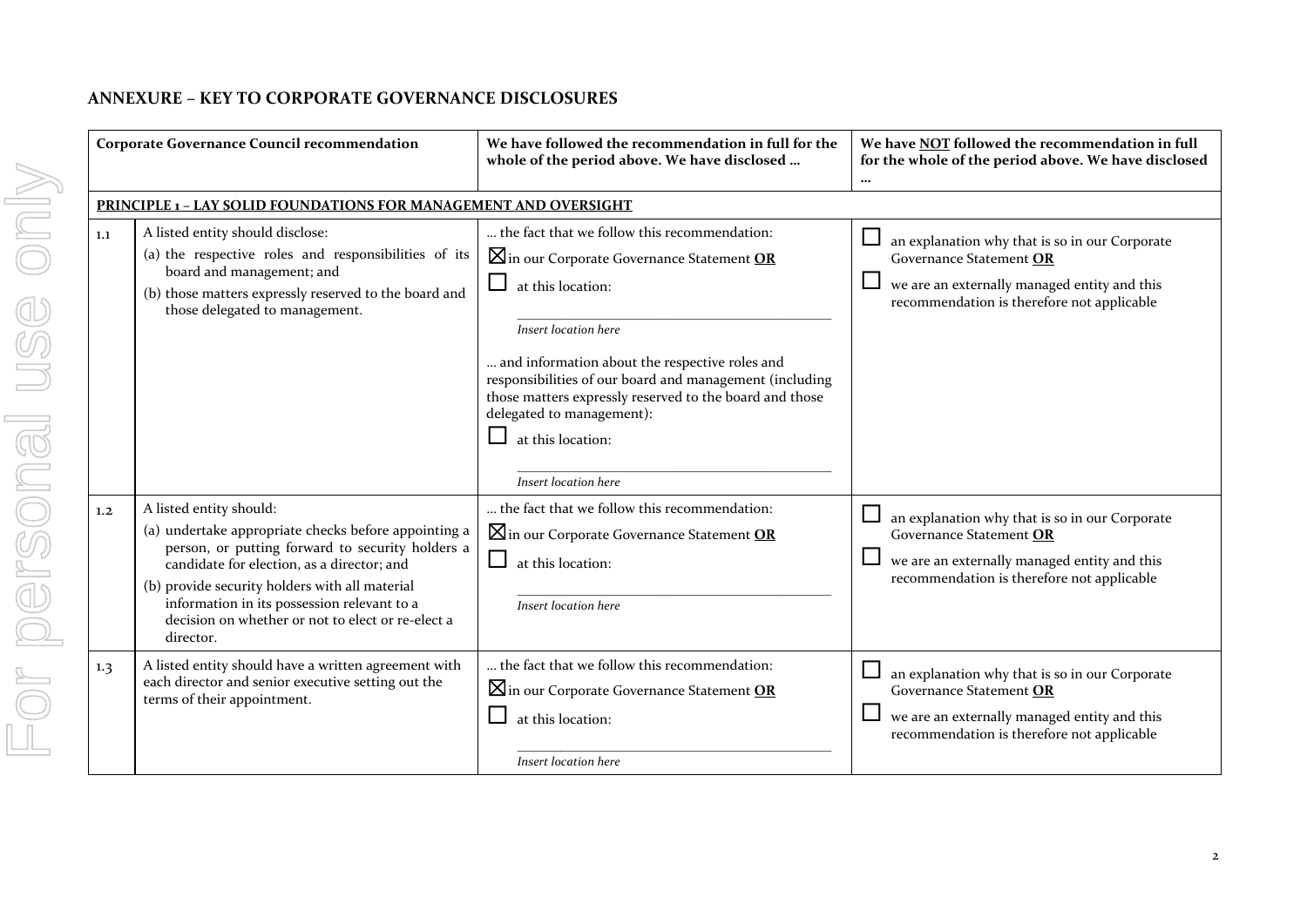| <b>Corporate Governance Council recommendation</b> |                                                                                                                                                                                                                                                                                                                                                                                                                                                                                                                                                                                                                                                                                                                                                                                                                                                                                                                                                                                                                                                                                         | We have followed the recommendation in full for the<br>whole of the period above. We have disclosed                                                                                                                                                                                                                                                                                                                                                                                                                                                                                                                                                                                                                                                                                                                       | We have NOT followed the recommendation in full<br>for the whole of the period above. We have disclosed                                                                             |
|----------------------------------------------------|-----------------------------------------------------------------------------------------------------------------------------------------------------------------------------------------------------------------------------------------------------------------------------------------------------------------------------------------------------------------------------------------------------------------------------------------------------------------------------------------------------------------------------------------------------------------------------------------------------------------------------------------------------------------------------------------------------------------------------------------------------------------------------------------------------------------------------------------------------------------------------------------------------------------------------------------------------------------------------------------------------------------------------------------------------------------------------------------|---------------------------------------------------------------------------------------------------------------------------------------------------------------------------------------------------------------------------------------------------------------------------------------------------------------------------------------------------------------------------------------------------------------------------------------------------------------------------------------------------------------------------------------------------------------------------------------------------------------------------------------------------------------------------------------------------------------------------------------------------------------------------------------------------------------------------|-------------------------------------------------------------------------------------------------------------------------------------------------------------------------------------|
| 1.4                                                | The company secretary of a listed entity should be<br>accountable directly to the board, through the chair,<br>on all matters to do with the proper functioning of<br>the board.                                                                                                                                                                                                                                                                                                                                                                                                                                                                                                                                                                                                                                                                                                                                                                                                                                                                                                        | the fact that we follow this recommendation:<br><b>X</b> in our Corporate Governance Statement OR<br>⊔<br>at this location:<br>Insert location here                                                                                                                                                                                                                                                                                                                                                                                                                                                                                                                                                                                                                                                                       | an explanation why that is so in our Corporate<br>Governance Statement OR<br>we are an externally managed entity and this<br>recommendation is therefore not applicable             |
| $1.5\phantom{0}$                                   | A listed entity should:<br>(a) have a diversity policy which includes<br>requirements for the board or a relevant<br>committee of the board to set measurable<br>objectives for achieving gender diversity and to<br>assess annually both the objectives and the<br>entity's progress in achieving them;<br>(b) disclose that policy or a summary of it; and<br>(c) disclose as at the end of each reporting period the<br>measurable objectives for achieving gender<br>diversity set by the board or a relevant committee<br>of the board in accordance with the entity's<br>diversity policy and its progress towards achieving<br>them and either:<br>(1) the respective proportions of men and women<br>on the board, in senior executive positions<br>and across the whole organisation (including<br>how the entity has defined "senior executive"<br>for these purposes); or<br>(2) if the entity is a "relevant employer" under the<br>Workplace Gender Equality Act, the entity's<br>most recent "Gender Equality Indicators", as<br>defined in and published under that Act. | the fact that we have a diversity policy that complies<br>with paragraph (a):<br>$\boxtimes$ in our Corporate Governance Statement OR<br>⊔<br>at this location:<br>Insert location here<br>and a copy of our diversity policy or a summary of it:<br>$\boxtimes$ at this location:<br>http://www.coalbank.com/w2/?page_id=637<br>the measurable objectives for achieving gender diversity<br>set by the board or a relevant committee of the board in<br>accordance with our diversity policy and our progress<br>towards achieving them:<br>$\sqcup$<br>in our Corporate Governance Statement OR<br>$\Box$<br>at this location:<br>Insert location here<br>and the information referred to in paragraphs $(c)(1)$ or<br>$(2)$ :<br>in our Corporate Governance Statement OR<br>at this location:<br>Insert location here | $\boxtimes$ an explanation why that is so in our Corporate<br>Governance Statement OR<br>we are an externally managed entity and this<br>recommendation is therefore not applicable |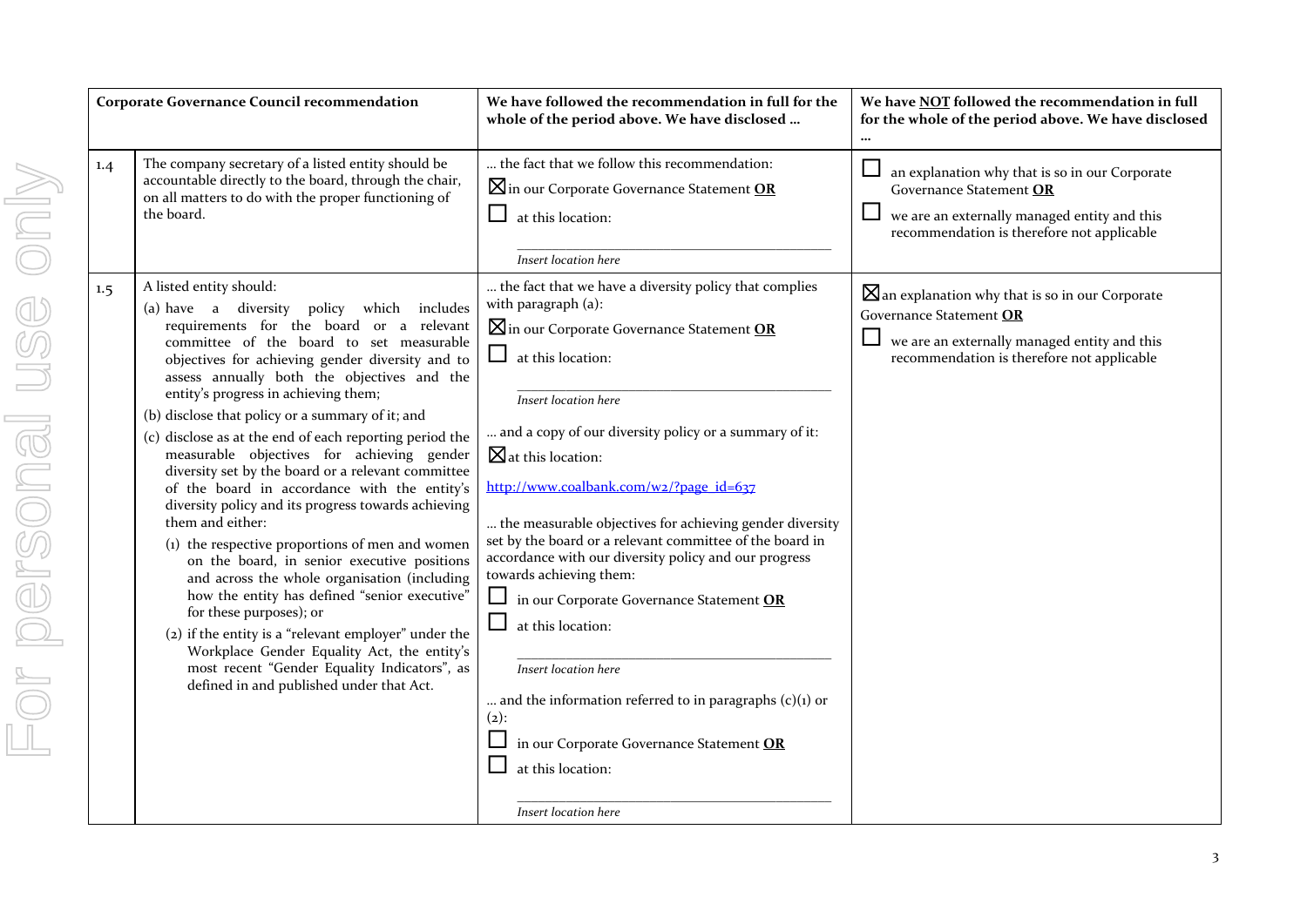| <b>Corporate Governance Council recommendation</b> |                                                                                                                                                                                                                                                                                                                                                     | We have followed the recommendation in full for the<br>whole of the period above. We have disclosed                                                                                                                                                                                                        | We have NOT followed the recommendation in full<br>for the whole of the period above. We have disclosed<br>$\cdots$                                                                 |
|----------------------------------------------------|-----------------------------------------------------------------------------------------------------------------------------------------------------------------------------------------------------------------------------------------------------------------------------------------------------------------------------------------------------|------------------------------------------------------------------------------------------------------------------------------------------------------------------------------------------------------------------------------------------------------------------------------------------------------------|-------------------------------------------------------------------------------------------------------------------------------------------------------------------------------------|
| $1.6\,$                                            | A listed entity should:<br>(a) have and disclose a process for periodically<br>evaluating the performance of the board, its<br>committees and individual directors; and<br>(b) disclose, in relation to each reporting period,<br>whether a performance<br>evaluation was<br>undertaken in the reporting period in accordance<br>with that process. | the evaluation process referred to in paragraph (a):<br>in our Corporate Governance Statement OR<br>$\Box$<br>at this location:<br>Insert location here<br>and the information referred to in paragraph (b):<br>in our Corporate Governance Statement OR<br>ப<br>at this location:<br>Insert location here | $\boxtimes$ an explanation why that is so in our Corporate<br>Governance Statement OR<br>we are an externally managed entity and this<br>recommendation is therefore not applicable |
| 1.7                                                | A listed entity should:<br>(a) have and disclose a process for periodically<br>evaluating the performance of its senior<br>executives; and<br>(b) disclose, in relation to each reporting period,<br>whether a performance evaluation was<br>undertaken in the reporting period in accordance<br>with that process.                                 | the evaluation process referred to in paragraph (a):<br>Ц<br>in our Corporate Governance Statement OR<br>$\Box$<br>at this location:<br>Insert location here<br>and the information referred to in paragraph (b):<br>in our Corporate Governance Statement OR<br>at this location:<br>Insert location here | $\boxtimes$ an explanation why that is so in our Corporate<br>Governance Statement OR<br>we are an externally managed entity and this<br>recommendation is therefore not applicable |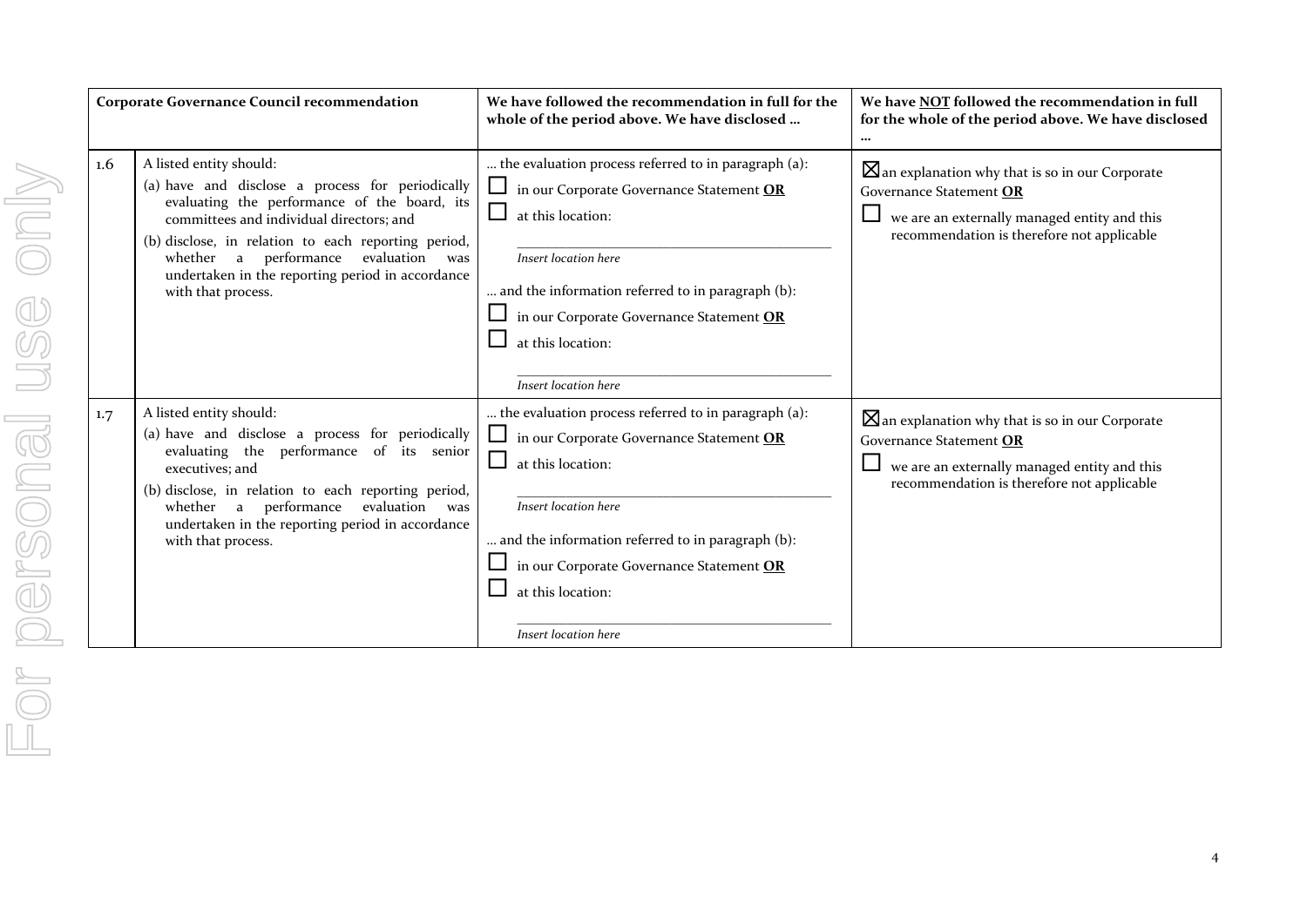| <b>Corporate Governance Council recommendation</b>                                                                                                                                                                                                                                                                                                                                                                                                                                                                                                                                                                                                                                                                                                                                                                                                                             | We have followed the recommendation in full for the<br>whole of the period above. We have disclosed                                                                                                                                                                                                                                                                                                                                                                                                                                                                                                                                                                                                                                                                                                                                                                                                                                                                                                  | We have NOT followed the recommendation in full<br>for the whole of the period above. We have disclosed                                                                             |
|--------------------------------------------------------------------------------------------------------------------------------------------------------------------------------------------------------------------------------------------------------------------------------------------------------------------------------------------------------------------------------------------------------------------------------------------------------------------------------------------------------------------------------------------------------------------------------------------------------------------------------------------------------------------------------------------------------------------------------------------------------------------------------------------------------------------------------------------------------------------------------|------------------------------------------------------------------------------------------------------------------------------------------------------------------------------------------------------------------------------------------------------------------------------------------------------------------------------------------------------------------------------------------------------------------------------------------------------------------------------------------------------------------------------------------------------------------------------------------------------------------------------------------------------------------------------------------------------------------------------------------------------------------------------------------------------------------------------------------------------------------------------------------------------------------------------------------------------------------------------------------------------|-------------------------------------------------------------------------------------------------------------------------------------------------------------------------------------|
| PRINCIPLE 2 - STRUCTURE THE BOARD TO ADD VALUE                                                                                                                                                                                                                                                                                                                                                                                                                                                                                                                                                                                                                                                                                                                                                                                                                                 |                                                                                                                                                                                                                                                                                                                                                                                                                                                                                                                                                                                                                                                                                                                                                                                                                                                                                                                                                                                                      |                                                                                                                                                                                     |
| The board of a listed entity should:<br>2.1<br>(a) have a nomination committee which:<br>(1) has at least three members, a majority of<br>whom are independent directors; and<br>(2) is chaired by an independent director,<br>and disclose:<br>(3) the charter of the committee;<br>$(4)$ the members of the committee; and<br>$(5)$ as at the end of each reporting period, the<br>number of times the committee met<br>throughout the period and the individual<br>attendances of the members at those<br>meetings; OR<br>(b) if it does not have a nomination committee,<br>disclose that fact and the processes it employs to<br>address board succession issues and to ensure<br>that the board has the appropriate balance of<br>skills, knowledge, experience, independence and<br>diversity to enable it to discharge its duties and<br>responsibilities effectively. | [If the entity complies with paragraph (a):]<br>the fact that we have a nomination committee that<br>complies with paragraphs (1) and (2):<br>Ц<br>in our Corporate Governance Statement OR<br>at this location:<br>Insert location here<br>and a copy of the charter of the committee:<br>at this location:<br>Insert location here<br>and the information referred to in paragraphs $(4)$ and<br>$(5)$ :<br>in our Corporate Governance Statement OR<br>$\Box$<br>at this location:<br>Insert location here<br>[If the entity complies with paragraph (b):]<br>the fact that we do not have a nomination committee<br>and the processes we employ to address board succession<br>issues and to ensure that the board has the appropriate<br>balance of skills, knowledge, experience, independence<br>and diversity to enable it to discharge its duties and<br>responsibilities effectively:<br>$\boxtimes$ in our Corporate Governance Statement OR<br>at this location:<br>Insert location here | $\boxtimes$ an explanation why that is so in our Corporate<br>Governance Statement OR<br>we are an externally managed entity and this<br>recommendation is therefore not applicable |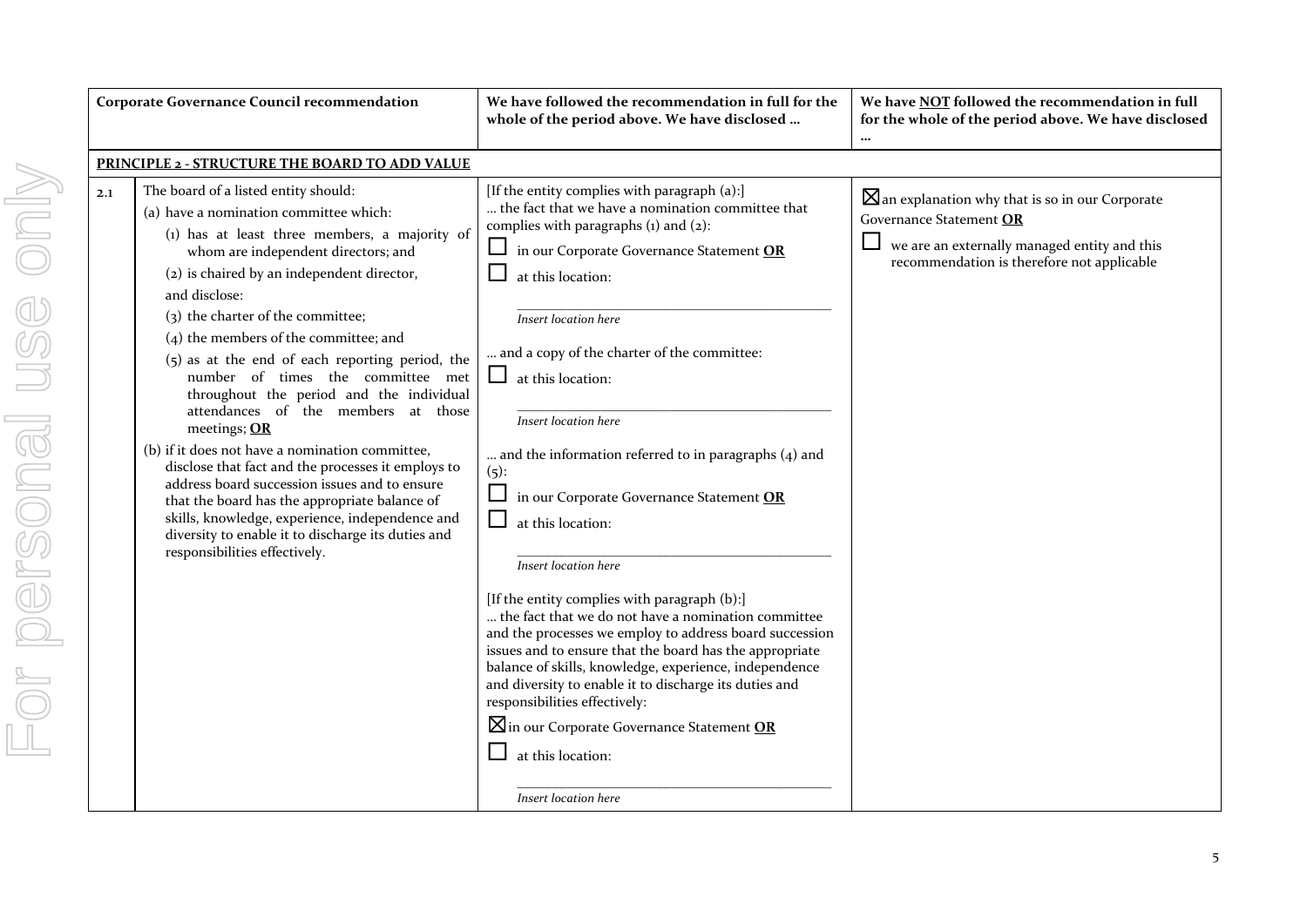| <b>Corporate Governance Cour</b> |                                                                                             |
|----------------------------------|---------------------------------------------------------------------------------------------|
| 2.2                              | A listed entity should l<br>matrix setting out the<br>the board currently ha<br>membership. |
| 2.3                              | A listed entity should o                                                                    |
|                                  | (a) the names of the<br>board to be indepe                                                  |
|                                  | (b) if a director has ar<br>or relationship of<br>but the board is o<br>compromise the i    |
|                                  | the nature of the ii<br>relationship in qu<br>why the board is of                           |
|                                  | (c) the length of servic                                                                    |
|                                  |                                                                                             |
|                                  |                                                                                             |
|                                  |                                                                                             |
|                                  |                                                                                             |
|                                  |                                                                                             |
| 2.4                              | A majority of the board<br>independent directors.                                           |
|                                  |                                                                                             |

| <b>Corporate Governance Council recommendation</b> |                                                                                                                                                                                                                                                                                                                                                                                                                                                                                                                                                  | We have followed the recommendation in full for the<br>whole of the period above. We have disclosed                                                                                                                                                                                                                                                                                                                                                                                                              | We have NOT followed the recommendation in full<br>for the whole of the period above. We have disclosed                                                                             |
|----------------------------------------------------|--------------------------------------------------------------------------------------------------------------------------------------------------------------------------------------------------------------------------------------------------------------------------------------------------------------------------------------------------------------------------------------------------------------------------------------------------------------------------------------------------------------------------------------------------|------------------------------------------------------------------------------------------------------------------------------------------------------------------------------------------------------------------------------------------------------------------------------------------------------------------------------------------------------------------------------------------------------------------------------------------------------------------------------------------------------------------|-------------------------------------------------------------------------------------------------------------------------------------------------------------------------------------|
| 2.2                                                | A listed entity should have and disclose a board skills<br>matrix setting out the mix of skills and diversity that<br>the board currently has or is looking to achieve in its<br>membership.                                                                                                                                                                                                                                                                                                                                                     | our board skills matrix:<br>⊔<br>in our Corporate Governance Statement OR<br>at this location:<br>Insert location here                                                                                                                                                                                                                                                                                                                                                                                           | $\boxtimes$ an explanation why that is so in our Corporate<br>Governance Statement OR<br>we are an externally managed entity and this<br>recommendation is therefore not applicable |
| 2.3                                                | A listed entity should disclose:<br>(a) the names of the directors considered by the<br>board to be independent directors;<br>(b) if a director has an interest, position, association<br>or relationship of the type described in Box 2.3<br>but the board is of the opinion that it does not<br>compromise the independence of the director,<br>the nature of the interest, position, association or<br>relationship in question and an explanation of<br>why the board is of that opinion; and<br>(c) the length of service of each director. | the names of the directors considered by the board to be<br>independent directors:<br>$\boxtimes$ in our Corporate Governance Statement OR<br>$\Box$<br>at this location:<br>Insert location here<br>where applicable, the information referred to in<br>paragraph (b):<br>in our Corporate Governance Statement OR<br>at this location:<br>Insert location here<br>the length of service of each director:<br>$\boxtimes$ in our Corporate Governance Statement OR<br>at this location:<br>Insert location here | an explanation why that is so in our Corporate<br><b>Governance Statement</b>                                                                                                       |
| 2.4                                                | A majority of the board of a listed entity should be<br>independent directors.                                                                                                                                                                                                                                                                                                                                                                                                                                                                   | the fact that we follow this recommendation:<br>$\boxtimes$ in our Corporate Governance Statement OR<br>at this location:<br>ப<br>Insert location here                                                                                                                                                                                                                                                                                                                                                           | an explanation why that is so in our Corporate<br>$\Box$<br>Governance Statement OR<br>we are an externally managed entity and this<br>recommendation is therefore not applicable   |

6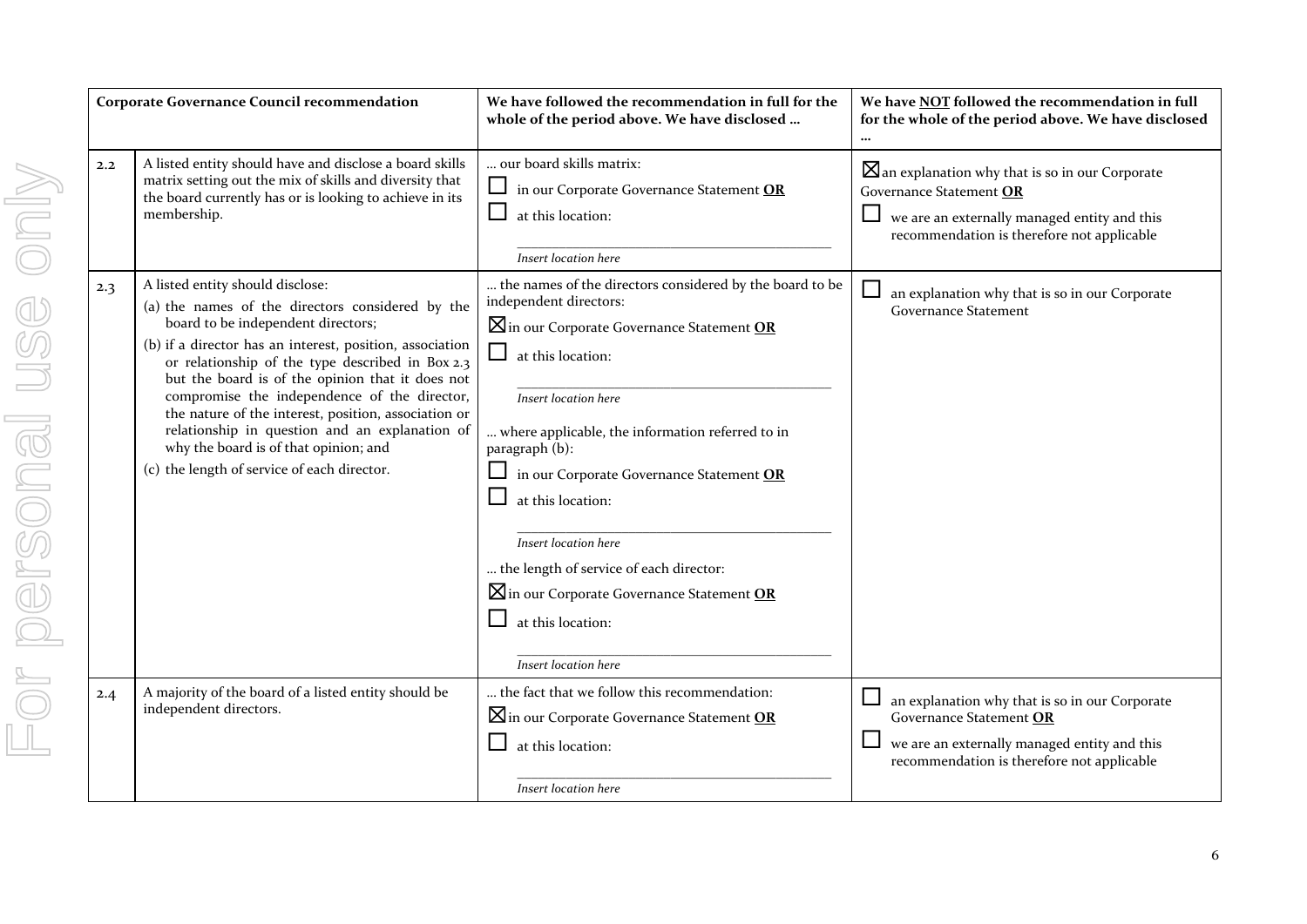|                             | <b>Corporate Governance Council recommendation</b>                                                                                                                                                                                                                                                                                                                                                                                                      | We have followed the recommendation in full for the<br>whole of the period above. We have disclosed                                                                                                                                                                                                      |
|-----------------------------|---------------------------------------------------------------------------------------------------------------------------------------------------------------------------------------------------------------------------------------------------------------------------------------------------------------------------------------------------------------------------------------------------------------------------------------------------------|----------------------------------------------------------------------------------------------------------------------------------------------------------------------------------------------------------------------------------------------------------------------------------------------------------|
| 2.5<br>VIIO POTSONAI USS ON | The chair of the board of a listed entity should be an<br>independent director and, in particular, should not<br>be the same person as the CEO of the entity.                                                                                                                                                                                                                                                                                           | $\Box$ the fact that we follow this recommendation:<br>in our Corporate Governance Statement OR<br>at this location:<br>Insert location here                                                                                                                                                             |
| 2.6                         | A listed entity should have a program for inducting<br>new directors and provide appropriate professional<br>development opportunities for directors to develop<br>and maintain the skills and knowledge needed to<br>perform their role as directors effectively.                                                                                                                                                                                      | the fact that we follow this recommendation:<br>in our Corporate Governance Statement OR<br>at this location:<br>Insert location here                                                                                                                                                                    |
|                             | <b>PRINCIPLE 3 - ACT ETHICALLY AND RESPONSIBLY</b>                                                                                                                                                                                                                                                                                                                                                                                                      |                                                                                                                                                                                                                                                                                                          |
| 3.1                         | A listed entity should:<br>(a) have a code of conduct for its directors, senior<br>executives and employees; and<br>(b) disclose that code or a summary of it.                                                                                                                                                                                                                                                                                          | our code of conduct or a summary of it:<br>$\boxtimes$ in our Corporate Governance Statement OR<br>at this location:<br>Insert location here                                                                                                                                                             |
|                             | <b>PRINCIPLE 4 - SAFEGUARD INTEGRITY IN CORPORATE REPORTING</b>                                                                                                                                                                                                                                                                                                                                                                                         |                                                                                                                                                                                                                                                                                                          |
| 4.1                         | The board of a listed entity should:<br>(a) have an audit committee which:<br>(1) has at least three members, all of whom are<br>non-executive directors and a majority of<br>whom are independent directors; and<br>(2) is chaired by an independent director, who is<br>not the chair of the board,<br>and disclose:<br>(3) the charter of the committee;<br>$(4)$ the relevant qualifications and experience of<br>the members of the committee: and | [If the entity complies with paragraph (a):]<br>the fact that we have an audit committee that complies<br>with paragraphs $(i)$ and $(2)$ :<br>in our Corporate Governance Statement OR<br>at this location:<br>Insert location here<br>and a copy of the charter of the committee:<br>at this location: |

*Insert location here*

**We have NOT followed the recommendation in full for the whole of the period above. We have disclosed**

 $\boxtimes$ an explanation why that is so in our Corporate

 $\boxtimes$ an explanation why that is so in our Corporate

 we are an externally managed entity and this recommendation is therefore not applicable

an explanation why that is so in our Corporate

 $\boxtimes$ an explanation why that is so in our Corporate

 we are an externally managed entity and this recommendation is therefore not applicable

Governance Statement **OR**

Governance Statement **OR**

Governance Statement

Governance Statement

**…**

 $\Box$ 

 $\Box$ 

 $\Box$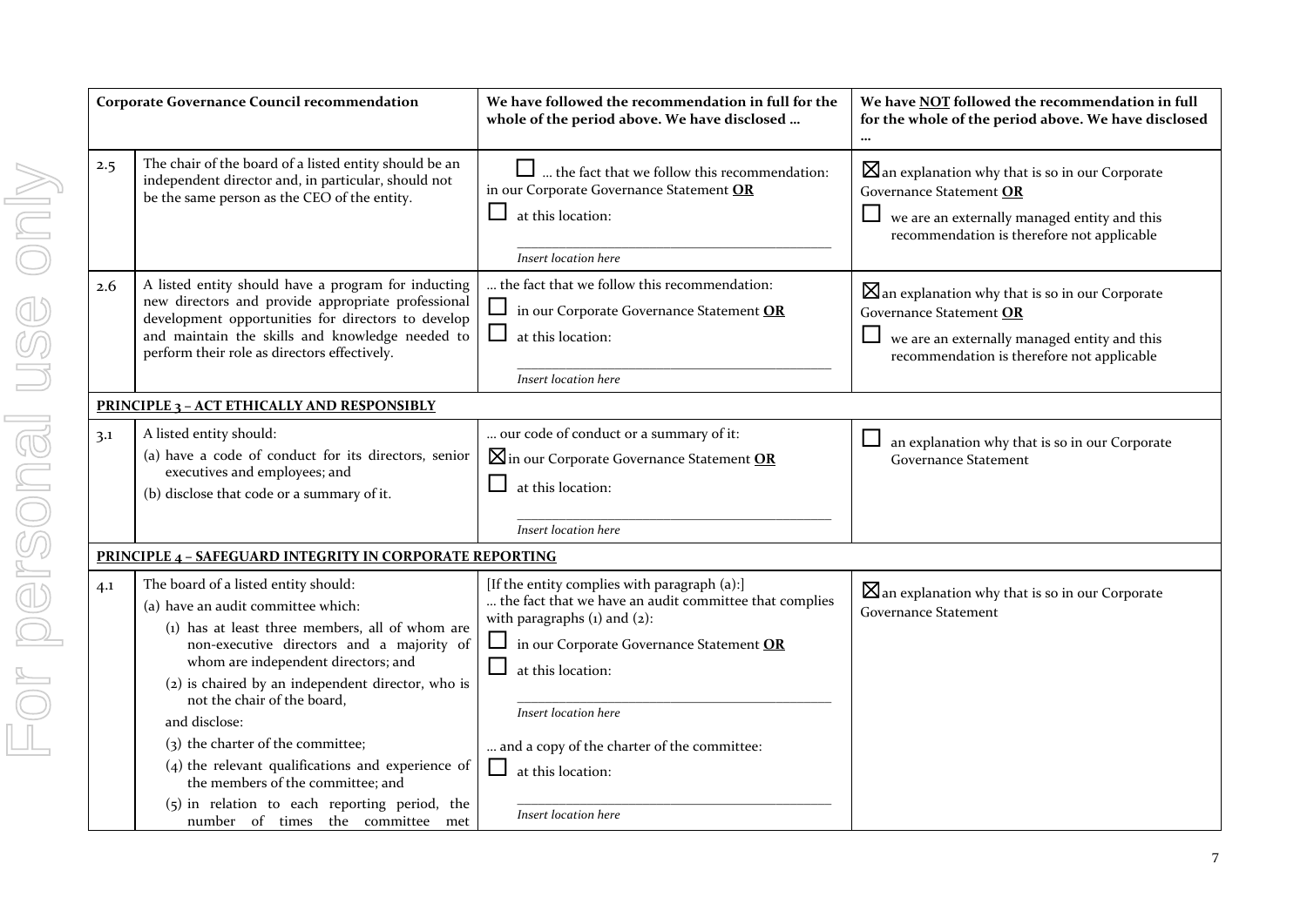| <b>Corporate Governance Council recommendation</b>                                                                                                                                                                                                                                                                                                                                                                                                                                                                                                                                                               | We have followed the recommendation in full for the<br>whole of the period above. We have disclosed                                                                                                                                                                                                                                                                                                                                                                                                                                                                                                                                                 | We have NOT followed the recommendation in full<br>for the whole of the period above. We have disclosed<br>$\cdots$ |
|------------------------------------------------------------------------------------------------------------------------------------------------------------------------------------------------------------------------------------------------------------------------------------------------------------------------------------------------------------------------------------------------------------------------------------------------------------------------------------------------------------------------------------------------------------------------------------------------------------------|-----------------------------------------------------------------------------------------------------------------------------------------------------------------------------------------------------------------------------------------------------------------------------------------------------------------------------------------------------------------------------------------------------------------------------------------------------------------------------------------------------------------------------------------------------------------------------------------------------------------------------------------------------|---------------------------------------------------------------------------------------------------------------------|
| throughout the period and the individual<br>attendances of the members at those<br>meetings; OR<br>(b) if it does not have an audit committee, disclose<br>that fact and the processes it employs that<br>independently verify and safeguard the integrity<br>of its corporate reporting, including the processes<br>for the appointment and removal of the external<br>auditor and the rotation of the audit engagement<br>partner.                                                                                                                                                                             | and the information referred to in paragraphs $(4)$ and<br>$(5)$ :<br>$\Box$ in our Corporate Governance Statement OR<br>$\Box$<br>at this location:<br>Insert location here<br>[If the entity complies with paragraph (b):]<br>the fact that we do not have an audit committee and the<br>processes we employ that independently verify and<br>safeguard the integrity of our corporate reporting,<br>including the processes for the appointment and removal<br>of the external auditor and the rotation of the audit<br>engagement partner:<br>$\boxtimes$ in our Corporate Governance Statement OR<br>at this location:<br>Insert location here |                                                                                                                     |
| The board of a listed entity should, before it approves<br>4.2<br>the entity's financial statements for a financial period,<br>receive from its CEO and CFO a declaration that, in<br>their opinion, the financial records of the entity have<br>been properly maintained and that the financial<br>statements comply with the appropriate accounting<br>standards and give a true and fair view of the<br>financial position and performance of the entity and<br>that the opinion has been formed on the basis of a<br>sound system of risk management and internal<br>control which is operating effectively. | the fact that we follow this recommendation:<br>$\boxtimes$ in our Corporate Governance Statement OR<br>ப<br>at this location:<br>Insert location here                                                                                                                                                                                                                                                                                                                                                                                                                                                                                              | an explanation why that is so in our Corporate<br><b>Governance Statement</b>                                       |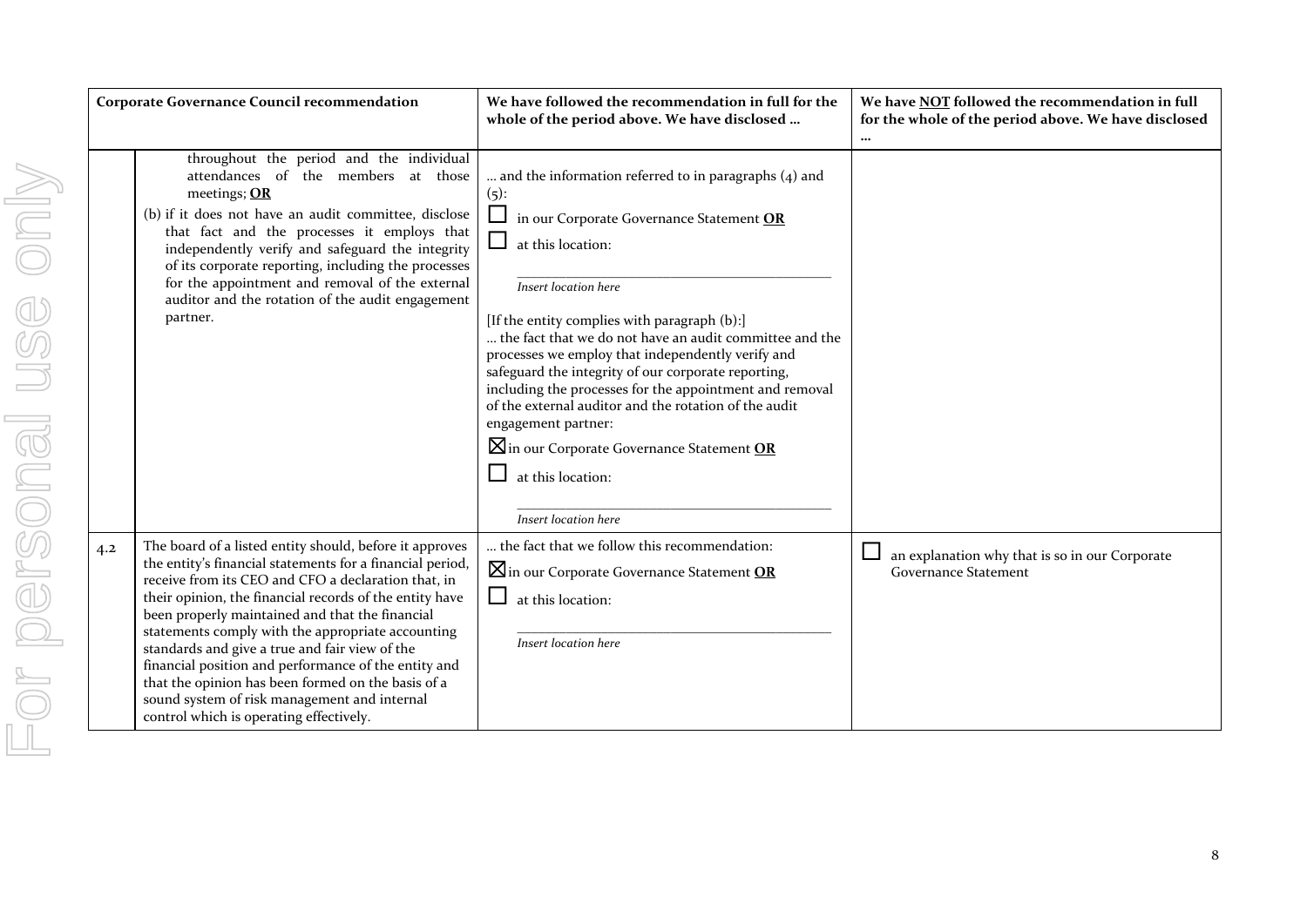|     | <b>Corporate Governance Co</b>                                                                                   |
|-----|------------------------------------------------------------------------------------------------------------------|
| 4.3 | A listed entity that h<br>external auditor atte<br>answer questions fro<br>the audit.                            |
|     | <b>PRINCIPLE 5 - MAKE TIM</b>                                                                                    |
| 5.1 | A listed entity should<br>(a) have a written<br>dis<br>continuous<br>Listing Rules; an<br>(b) disclose that poli |
|     | <b>PRINCIPLE 6 - RESPECT T</b>                                                                                   |
| 6.1 | A listed entity shoul<br>itself and its governa                                                                  |
| 6.2 | A listed entity shoul<br>investor relations pr<br>way communication                                              |
|     |                                                                                                                  |
| 6.3 | A listed entity shoul<br>processes it has in pl<br>participation at mee                                          |

| <b>Corporate Governance Council recommendation</b> |                                                                                                                                                                                                  | We have followed the recommendation in full for the<br>whole of the period above. We have disclosed                                                                                                                | We have NOT followed the recommendation in full<br>for the whole of the period above. We have disclosed                                                                                                                                       |
|----------------------------------------------------|--------------------------------------------------------------------------------------------------------------------------------------------------------------------------------------------------|--------------------------------------------------------------------------------------------------------------------------------------------------------------------------------------------------------------------|-----------------------------------------------------------------------------------------------------------------------------------------------------------------------------------------------------------------------------------------------|
| 4.3                                                | A listed entity that has an AGM should ensure that its<br>external auditor attends its AGM and is available to<br>answer questions from security holders relevant to<br>the audit.               | the fact that we follow this recommendation:<br>$\boxtimes$ in our Corporate Governance Statement OR<br>⊔<br>at this location:<br>Insert location here                                                             | $\sqcup$<br>an explanation why that is so in our Corporate<br>Governance Statement OR<br>⊔<br>we are an externally managed entity that does not<br>hold an annual general meeting and this<br>recommendation is therefore not applicable      |
|                                                    | <b>PRINCIPLE 5 - MAKE TIMELY AND BALANCED DISCLOSURE</b>                                                                                                                                         |                                                                                                                                                                                                                    |                                                                                                                                                                                                                                               |
| 5.1                                                | A listed entity should:<br>(a) have a written policy for complying with its<br>continuous disclosure obligations under the<br>Listing Rules; and<br>(b) disclose that policy or a summary of it. | our continuous disclosure compliance policy or a<br>summary of it:<br>$\boxtimes$ in our Corporate Governance Statement OR<br>at this location:<br>Insert location here                                            | an explanation why that is so in our Corporate<br>ப<br><b>Governance Statement</b>                                                                                                                                                            |
|                                                    | <b>PRINCIPLE 6 - RESPECT THE RIGHTS OF SECURITY HOLDERS</b>                                                                                                                                      |                                                                                                                                                                                                                    |                                                                                                                                                                                                                                               |
| 6.1                                                | A listed entity should provide information about<br>itself and its governance to investors via its website.                                                                                      | information about us and our governance on our<br>website:<br>$\boxtimes$ at this location:<br>http://www.coalbank.com/w2/?page_id=637                                                                             | ப<br>an explanation why that is so in our Corporate<br><b>Governance Statement</b>                                                                                                                                                            |
| 6.2                                                | A listed entity should design and implement an<br>investor relations program to facilitate effective two-<br>way communication with investors.                                                   | the fact that we follow this recommendation:<br>$\boxtimes$ in our Corporate Governance Statement OR<br>at this location:<br>Insert location here                                                                  | ப<br>an explanation why that is so in our Corporate<br><b>Governance Statement</b>                                                                                                                                                            |
| 6.3                                                | A listed entity should disclose the policies and<br>processes it has in place to facilitate and encourage<br>participation at meetings of security holders.                                      | our policies and processes for facilitating and<br>encouraging participation at meetings of security holders:<br>$\boxtimes$ in our Corporate Governance Statement OR<br>at this location:<br>Insert location here | an explanation why that is so in our Corporate<br>Governance Statement OR<br>$\Box$<br>we are an externally managed entity that does not<br>hold periodic meetings of security holders and this<br>recommendation is therefore not applicable |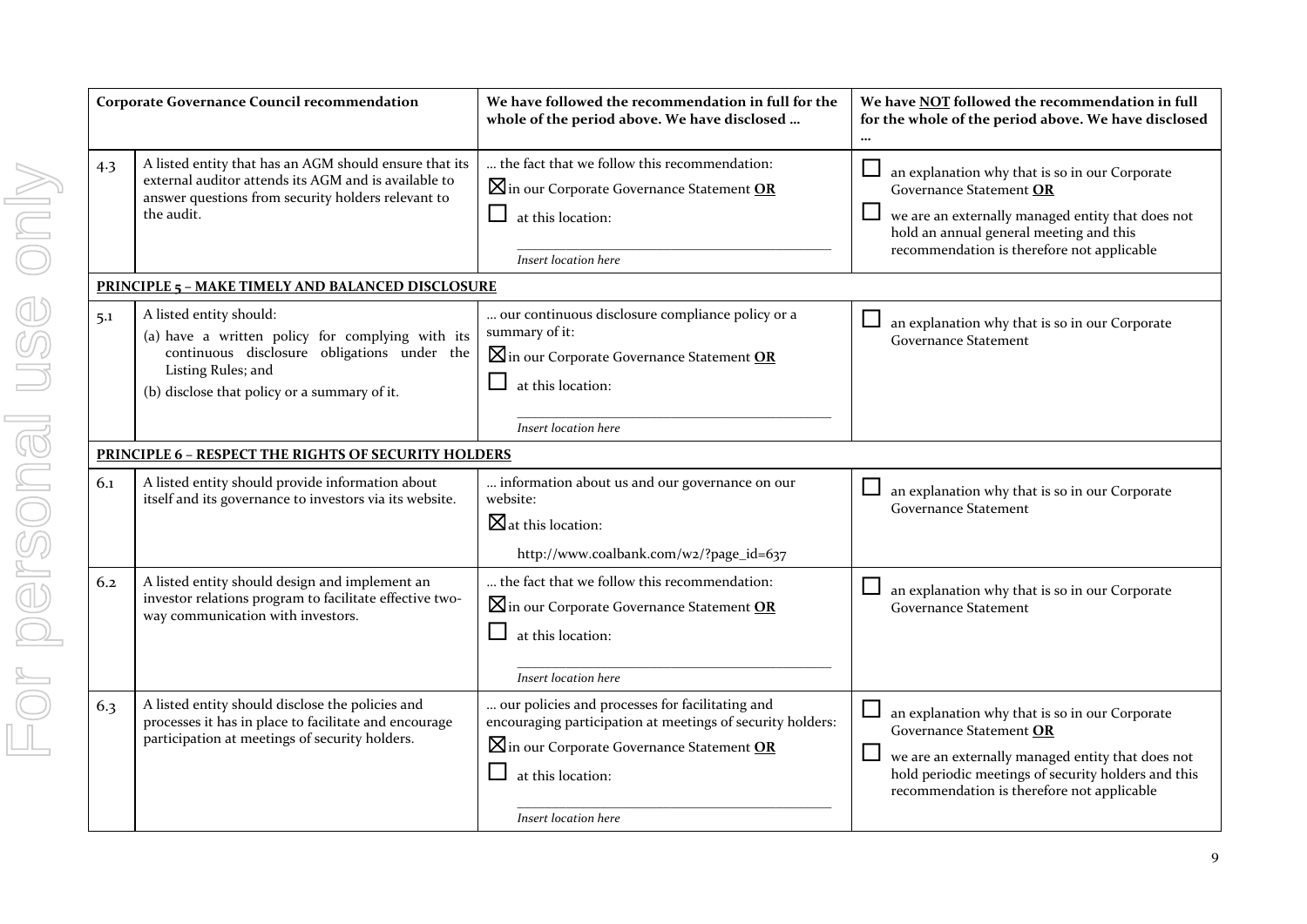| <b>Corporate Governance Council recommendation</b> |                                                                                                                                                                                                                                                                                                                                                                                                                                                                                                                                                                                                                                                                                                                                                   | We have followed the recommendation in full for the<br>whole of the period above. We have disclosed                                                                                                                                                                                                                                                                                                                                                                                                                                                                                                                                                                                                               | We have NOT followed the recommendation in full<br>for the whole of the period above. We have disclosed |
|----------------------------------------------------|---------------------------------------------------------------------------------------------------------------------------------------------------------------------------------------------------------------------------------------------------------------------------------------------------------------------------------------------------------------------------------------------------------------------------------------------------------------------------------------------------------------------------------------------------------------------------------------------------------------------------------------------------------------------------------------------------------------------------------------------------|-------------------------------------------------------------------------------------------------------------------------------------------------------------------------------------------------------------------------------------------------------------------------------------------------------------------------------------------------------------------------------------------------------------------------------------------------------------------------------------------------------------------------------------------------------------------------------------------------------------------------------------------------------------------------------------------------------------------|---------------------------------------------------------------------------------------------------------|
| 6.4                                                | A listed entity should give security holders the option<br>to receive communications from, and send<br>communications to, the entity and its security<br>registry electronically.                                                                                                                                                                                                                                                                                                                                                                                                                                                                                                                                                                 | the fact that we follow this recommendation:<br><b>X</b> in our Corporate Governance Statement OR<br>at this location:<br>Insert location here                                                                                                                                                                                                                                                                                                                                                                                                                                                                                                                                                                    | an explanation why that is so in our Corporate<br><b>Governance Statement</b>                           |
|                                                    | PRINCIPLE 7 - RECOGNISE AND MANAGE RISK                                                                                                                                                                                                                                                                                                                                                                                                                                                                                                                                                                                                                                                                                                           |                                                                                                                                                                                                                                                                                                                                                                                                                                                                                                                                                                                                                                                                                                                   |                                                                                                         |
| 7.1                                                | The board of a listed entity should:<br>(a) have a committee or committees to oversee risk,<br>each of which:<br>(1) has at least three members, a majority of<br>whom are independent directors; and<br>(2) is chaired by an independent director,<br>and disclose:<br>(3) the charter of the committee;<br>(4) the members of the committee; and<br>$(5)$ as at the end of each reporting period, the<br>number of times the committee met<br>throughout the period and the individual<br>attendances of the members at those<br>meetings; OR<br>(b) if it does not have a risk committee or committees<br>that satisfy (a) above, disclose that fact and the<br>processes it employs for overseeing the entity's<br>risk management framework. | [If the entity complies with paragraph (a):]<br>the fact that we have a committee or committees to<br>oversee risk that comply with paragraphs (1) and (2):<br>in our Corporate Governance Statement OR<br>at this location:<br>Insert location here<br>and a copy of the charter of the committee:<br>at this location:<br>Insert location here<br>and the information referred to in paragraphs $(4)$ and<br>(5):<br>$\Box$<br>in our Corporate Governance Statement OR<br>$\overline{\phantom{a}}$<br>at this location:<br>Insert location here<br>[If the entity complies with paragraph (b):]<br>the fact that we do not have a risk committee or<br>committees that satisfy (a) and the processes we employ | $\boxtimes$ an explanation why that is so in our Corporate<br><b>Governance Statement</b>               |
|                                                    |                                                                                                                                                                                                                                                                                                                                                                                                                                                                                                                                                                                                                                                                                                                                                   | for overseeing our risk management framework:<br>$\boxtimes$ in our Corporate Governance Statement OR                                                                                                                                                                                                                                                                                                                                                                                                                                                                                                                                                                                                             |                                                                                                         |

10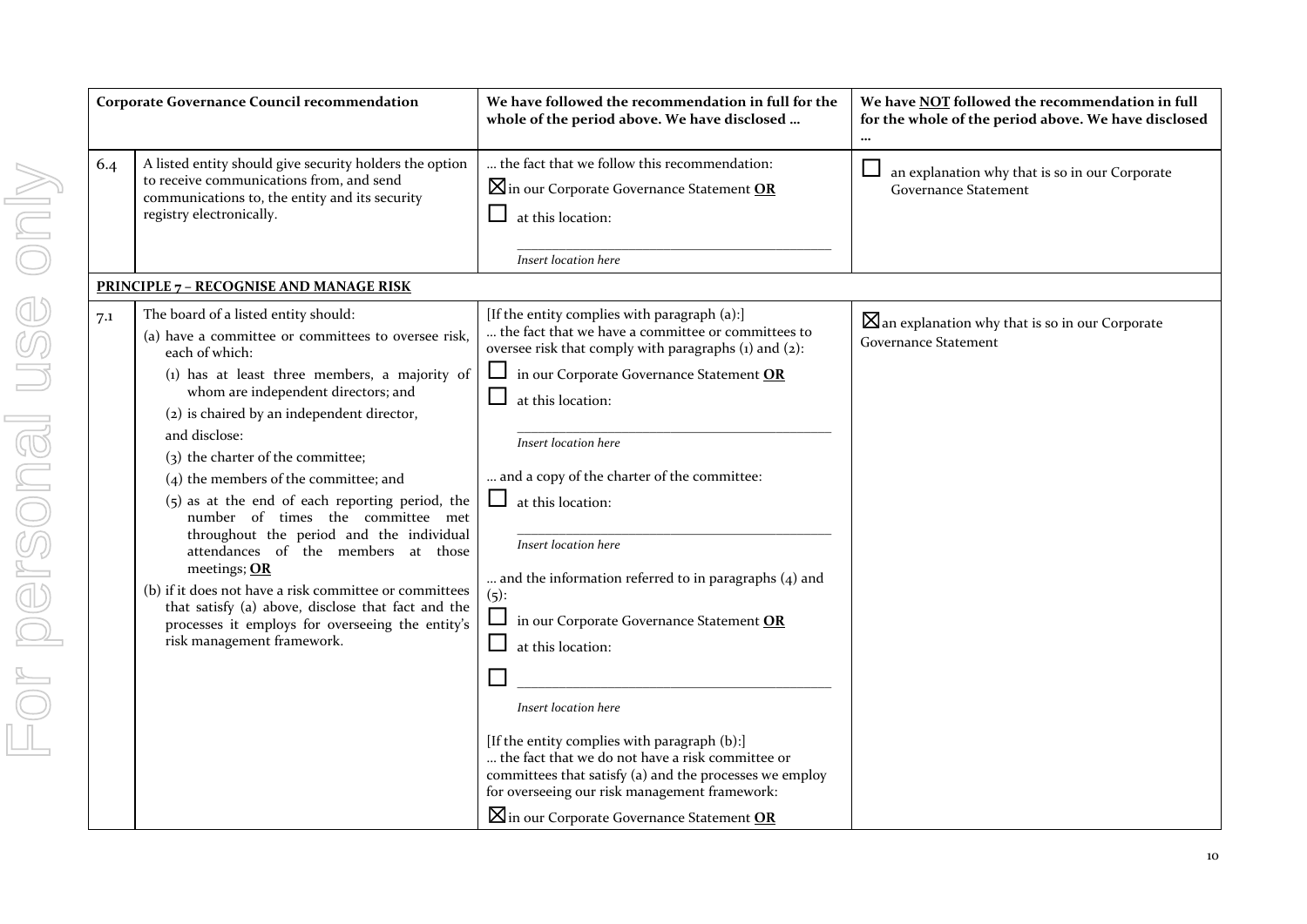| <b>Corporate Governance Council recommendation</b> |                                                                                                                                                                                                                                                                                                                                                                                  | We have followed the recommendation in full for the<br>whole of the period above. We have disclosed                                                                                                                                                                                                                                                                                                                                                                                                                                                                                         | We have NOT followed the recommendation in full<br>for the whole of the period above. We have disclosed<br>$\cdots$ |
|----------------------------------------------------|----------------------------------------------------------------------------------------------------------------------------------------------------------------------------------------------------------------------------------------------------------------------------------------------------------------------------------------------------------------------------------|---------------------------------------------------------------------------------------------------------------------------------------------------------------------------------------------------------------------------------------------------------------------------------------------------------------------------------------------------------------------------------------------------------------------------------------------------------------------------------------------------------------------------------------------------------------------------------------------|---------------------------------------------------------------------------------------------------------------------|
|                                                    |                                                                                                                                                                                                                                                                                                                                                                                  | at this location:<br><b>Insert location here</b>                                                                                                                                                                                                                                                                                                                                                                                                                                                                                                                                            |                                                                                                                     |
| 7.2                                                | The board or a committee of the board should:<br>(a) review the entity's risk management framework at<br>least annually to satisfy itself that it continues to<br>be sound; and<br>(b) disclose, in relation to each reporting period,<br>whether such a review has taken place.                                                                                                 | the fact that we follow this recommendation:<br>in our Corporate Governance Statement OR<br>at this location:<br>Insert location here                                                                                                                                                                                                                                                                                                                                                                                                                                                       | $\boxtimes$ an explanation why that is so in our Corporate<br><b>Governance Statement</b>                           |
| 7.3                                                | A listed entity should disclose:<br>(a) if it has an internal audit function, how the<br>function is structured and what role it performs;<br><b>OR</b><br>(b) if it does not have an internal audit function, that<br>fact and the processes it employs for evaluating<br>and continually improving the effectiveness of its<br>risk management and internal control processes. | [If the entity complies with paragraph (a):]<br>how our internal audit function is structured and what<br>role it performs:<br>in our Corporate Governance Statement OR<br>at this location:<br>Insert location here<br>[If the entity complies with paragraph (b):]<br>the fact that we do not have an internal audit function<br>and the processes we employ for evaluating and<br>continually improving the effectiveness of our risk<br>management and internal control processes:<br>$\boxtimes$ in our Corporate Governance Statement OR<br>at this location:<br>Insert location here | $\boxtimes$ an explanation why that is so in our Corporate<br><b>Governance Statement</b>                           |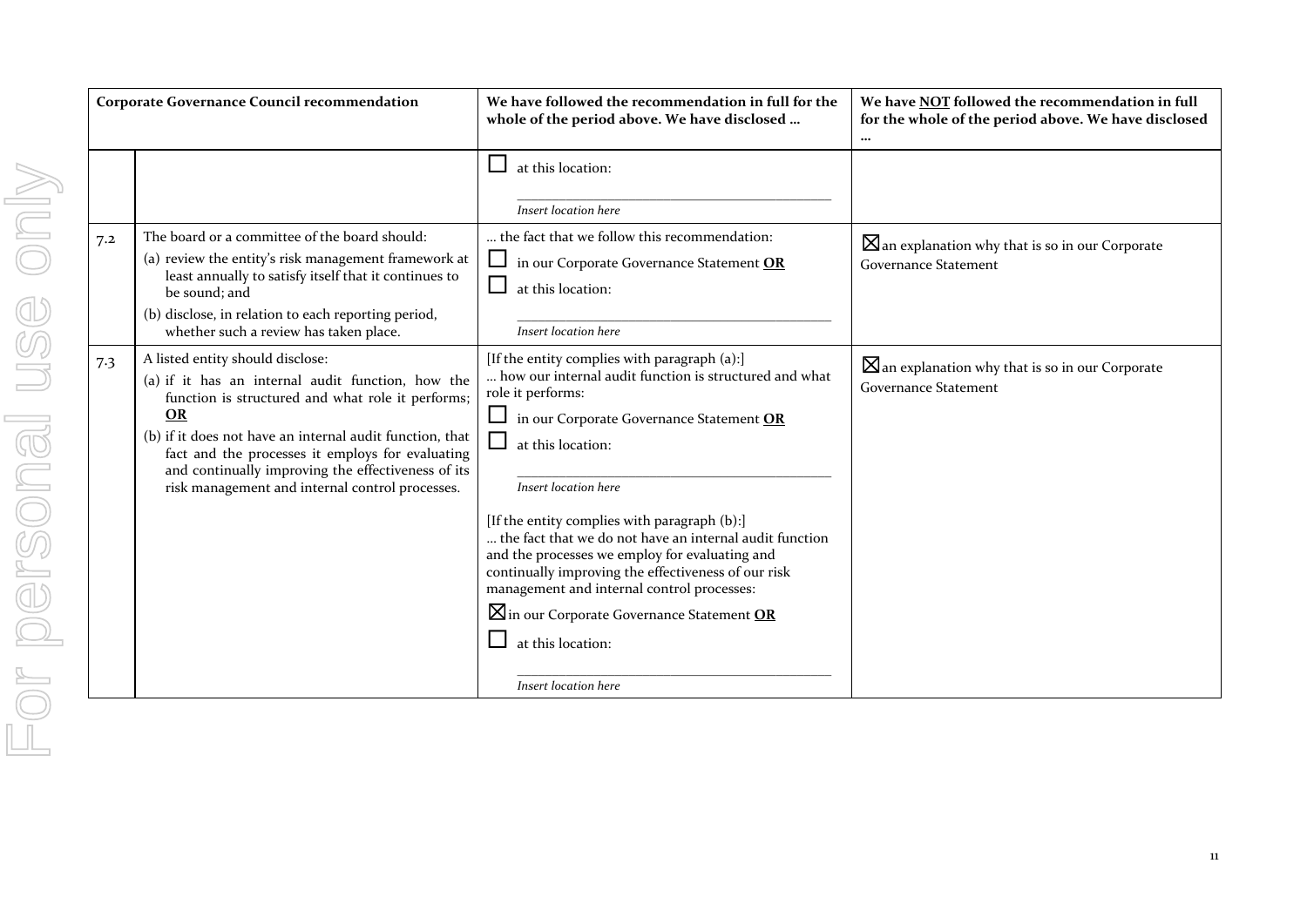|                             | <b>Corporate Governance Council recommendation</b>                                                                                                                                                                                                                                                                                                                                                                                                                                                                                                                                                                                                                                                                                                                                                       | We have followed the recommendation in full for the<br>whole of the period above. We have disclosed                                                                                                                                                                                                                                                                                                                                                                                                                                                                                                                                                                   |  |  |  |  |  |
|-----------------------------|----------------------------------------------------------------------------------------------------------------------------------------------------------------------------------------------------------------------------------------------------------------------------------------------------------------------------------------------------------------------------------------------------------------------------------------------------------------------------------------------------------------------------------------------------------------------------------------------------------------------------------------------------------------------------------------------------------------------------------------------------------------------------------------------------------|-----------------------------------------------------------------------------------------------------------------------------------------------------------------------------------------------------------------------------------------------------------------------------------------------------------------------------------------------------------------------------------------------------------------------------------------------------------------------------------------------------------------------------------------------------------------------------------------------------------------------------------------------------------------------|--|--|--|--|--|
| 7.4                         | A listed entity should disclose whether it has any<br>material exposure to economic, environmental and<br>social sustainability risks and, if it does, how it<br>manages or intends to manage those risks.                                                                                                                                                                                                                                                                                                                                                                                                                                                                                                                                                                                               | whether we have any material exposure to economic,<br>environmental and social sustainability risks and, if we do,<br>how we manage or intend to manage those risks:<br>$\boxtimes$ in our Corporate Governance Statement OR<br>at this location:<br>Insert location here                                                                                                                                                                                                                                                                                                                                                                                             |  |  |  |  |  |
|                             | <b>PRINCIPLE 8 - REMUNERATE FAIRLY AND RESPONSIBLY</b>                                                                                                                                                                                                                                                                                                                                                                                                                                                                                                                                                                                                                                                                                                                                                   |                                                                                                                                                                                                                                                                                                                                                                                                                                                                                                                                                                                                                                                                       |  |  |  |  |  |
| or personal use only<br>8.1 | The board of a listed entity should:<br>(a) have a remuneration committee which:<br>(1) has at least three members, a majority of<br>whom are independent directors; and<br>(2) is chaired by an independent director,<br>and disclose:<br>(3) the charter of the committee;<br>$(4)$ the members of the committee; and<br>$(5)$ as at the end of each reporting period, the<br>number of times the committee met<br>throughout the period and the individual<br>attendances of the members at those<br>meetings; OR<br>(b) if it does not have a remuneration committee,<br>disclose that fact and the processes it employs for<br>setting the level and composition of remuneration<br>for directors and senior executives and ensuring<br>that such remuneration is appropriate and not<br>excessive. | [If the entity complies with paragraph (a):]<br>the fact that we have a remuneration committee that<br>complies with paragraphs $(i)$ and $(2)$ :<br>in our Corporate Governance Statement OR<br>at this location:<br>Insert location here<br>and a copy of the charter of the committee:<br>at this location:<br>Insert location here<br>and the information referred to in paragraphs (4) and<br>$(5)$ :<br>in our Corporate Governance Statement OR<br>at this location:<br>Insert location here<br>[If the entity complies with paragraph (b):]<br>the fact that we do not have a remuneration committee<br>and the processes we employ for setting the level and |  |  |  |  |  |

# **…** ure to economic,  $\nu$  risks and, if we do, .<br>hose risks: ement **OR**  $\Box$  an explanation why that is so in our Corporate Governance Statement committee that tement <mark>OR</mark> mittee: aragraphs  $(4)$  and tement **OR**  $\boxtimes$ an explanation why that is so in our Corporate Governance Statement **OR**  $\Box$  we are an externally managed entity and this recommendation is therefore not applicable

composition of remuneration for directors and senior executives and ensuring that such remuneration is

**We have NOT followed the recommendation in full for the whole of the period above. We have disclosed**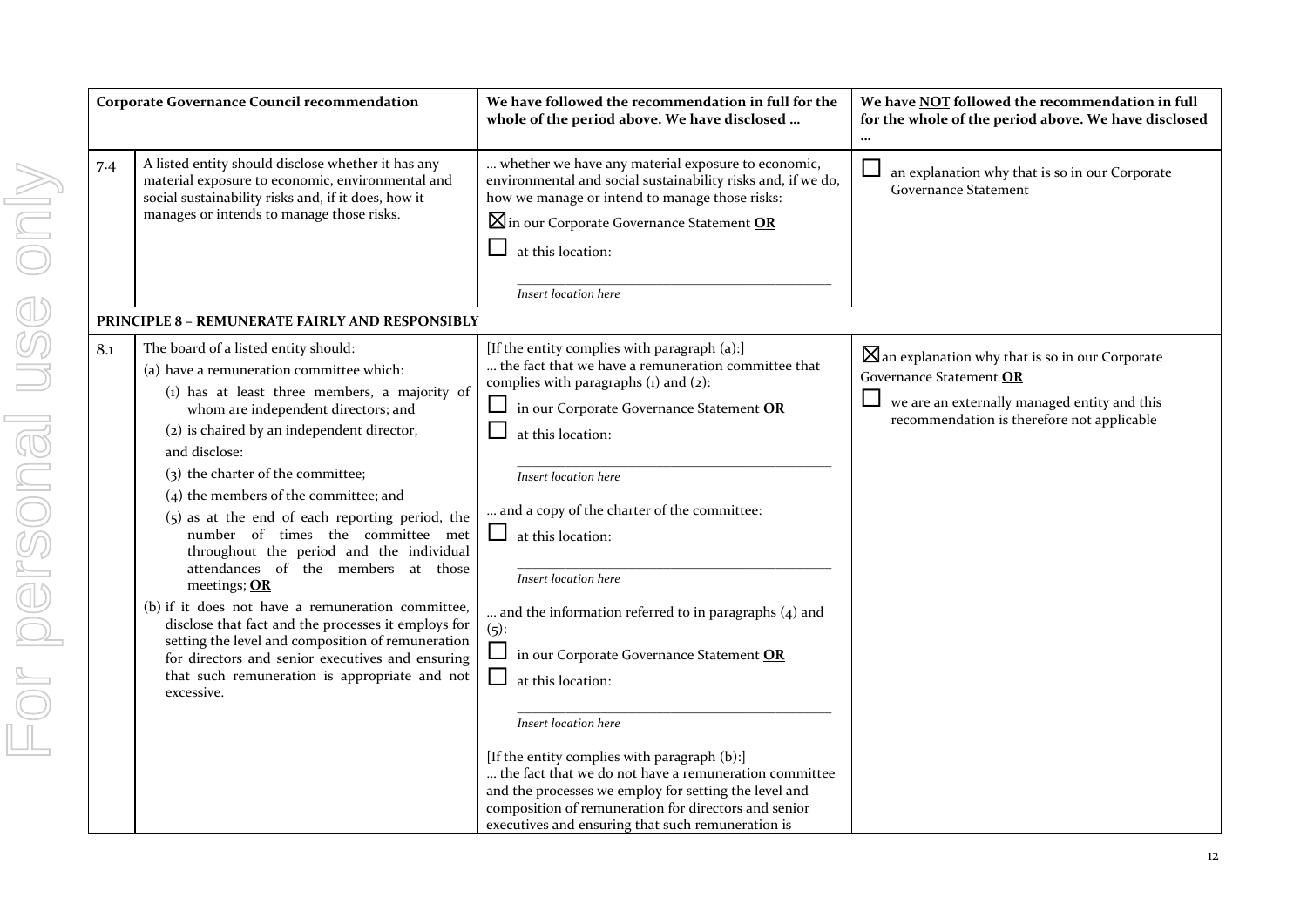|                | <b>Corporate Governance Council recommendation</b> |                                                                                                                                                                                                                                                                                                                      |
|----------------|----------------------------------------------------|----------------------------------------------------------------------------------------------------------------------------------------------------------------------------------------------------------------------------------------------------------------------------------------------------------------------|
| <b>MUN</b>     |                                                    |                                                                                                                                                                                                                                                                                                                      |
|                | 8.2                                                | A listed entity should separately disclose its policies<br>and practices regarding the remuneration of non-<br>executive directors and the remuneration of<br>executive directors and other senior executives.                                                                                                       |
| <b>Dersona</b> | 8.3                                                | which<br>has<br>A<br>listed<br>entity<br>equity-based<br>an<br>remuneration scheme should:<br>(a) have a policy on whether participants are<br>permitted to enter into transactions (whether<br>through the use of derivatives or otherwise)<br>which limit the economic risk of participating in<br>the scheme; and |
|                |                                                    | (b) disclose that policy or a summary of it.                                                                                                                                                                                                                                                                         |
|                |                                                    | <u>ADDITIONAL DISCLOSURES APPLICABLE TO EXTERNAL</u>                                                                                                                                                                                                                                                                 |
|                |                                                    | Alternative to Recommendation 1.1 for externally<br>managed listed entities:<br>The responsible entity of an externally managed                                                                                                                                                                                      |
|                |                                                    | listed entity should disclose:<br>(a) the arrangements between the responsible entity<br>and the listed entity for managing the affairs of<br>the listed entity;                                                                                                                                                     |
|                |                                                    | (b) the role and responsibility of the board of the                                                                                                                                                                                                                                                                  |

| sted entity should separately disclose its policies<br>practices regarding the remuneration of non-<br>cutive directors and the remuneration of<br>cutive directors and other senior executives.                                                                                                                                      | $\boxtimes$ in our Corporate Governance Statement OR<br>$\Box$<br>at this location:<br>Insert location here<br>separately our remuneration policies and practices<br>regarding the remuneration of non-executive directors and<br>the remuneration of executive directors and other senior<br>executives:<br>$\boxtimes$ in our Corporate Governance Statement OR<br>ப<br>at this location:<br>Insert location here | an explanation why that is so in our Corporate<br>Governance Statement OR<br>we are an externally managed entity and this<br>recommendation is therefore not applicable                                                                                                                             |
|---------------------------------------------------------------------------------------------------------------------------------------------------------------------------------------------------------------------------------------------------------------------------------------------------------------------------------------|---------------------------------------------------------------------------------------------------------------------------------------------------------------------------------------------------------------------------------------------------------------------------------------------------------------------------------------------------------------------------------------------------------------------|-----------------------------------------------------------------------------------------------------------------------------------------------------------------------------------------------------------------------------------------------------------------------------------------------------|
| listed entity which has an equity-based<br>uneration scheme should:<br>have a policy on whether participants are<br>permitted to enter into transactions (whether<br>through the use of derivatives or otherwise)<br>which limit the economic risk of participating in<br>the scheme; and<br>disclose that policy or a summary of it. | our policy on this issue or a summary of it:<br>in our Corporate Governance Statement OR<br>$\Box$<br>at this location:<br>Insert location here                                                                                                                                                                                                                                                                     | an explanation why that is so in our Corporate<br>Governance Statement OR<br>$\boxtimes$ we do not have an equity-based remuneration scheme<br>and this recommendation is therefore not applicable OR<br>we are an externally managed entity and this<br>recommendation is therefore not applicable |
| <u>IAL DISCLOSURES APPLICABLE TO EXTERNALLY MANAGED LISTED ENTITIES</u><br>rnative to Recommendation 1.1 for externally<br>aged listed entities:<br>responsible entity of an externally managed<br>ed entity should disclose:<br>the arrangements between the responsible entity                                                      | the information referred to in paragraphs (a) and (b):<br>in our Corporate Governance Statement OR<br>$\Box$<br>$\Box$<br>at this location:                                                                                                                                                                                                                                                                         | an explanation why that is so in our Corporate<br><b>Governance Statement</b>                                                                                                                                                                                                                       |
| and the listed entity for managing the affairs of<br>the listed entity;<br>the role and responsibility of the board of the<br>responsible<br>entity<br>for<br>overseeing<br>those<br>arrangements.                                                                                                                                    | Insert location here                                                                                                                                                                                                                                                                                                                                                                                                |                                                                                                                                                                                                                                                                                                     |

**Corporate Governance Council recommendation We have followed the recommendation in full for the whole of the period above. We have disclosed …**

appropriate and not excessive:

**We have NOT followed the recommendation in full for the whole of the period above. We have disclosed**

**…**